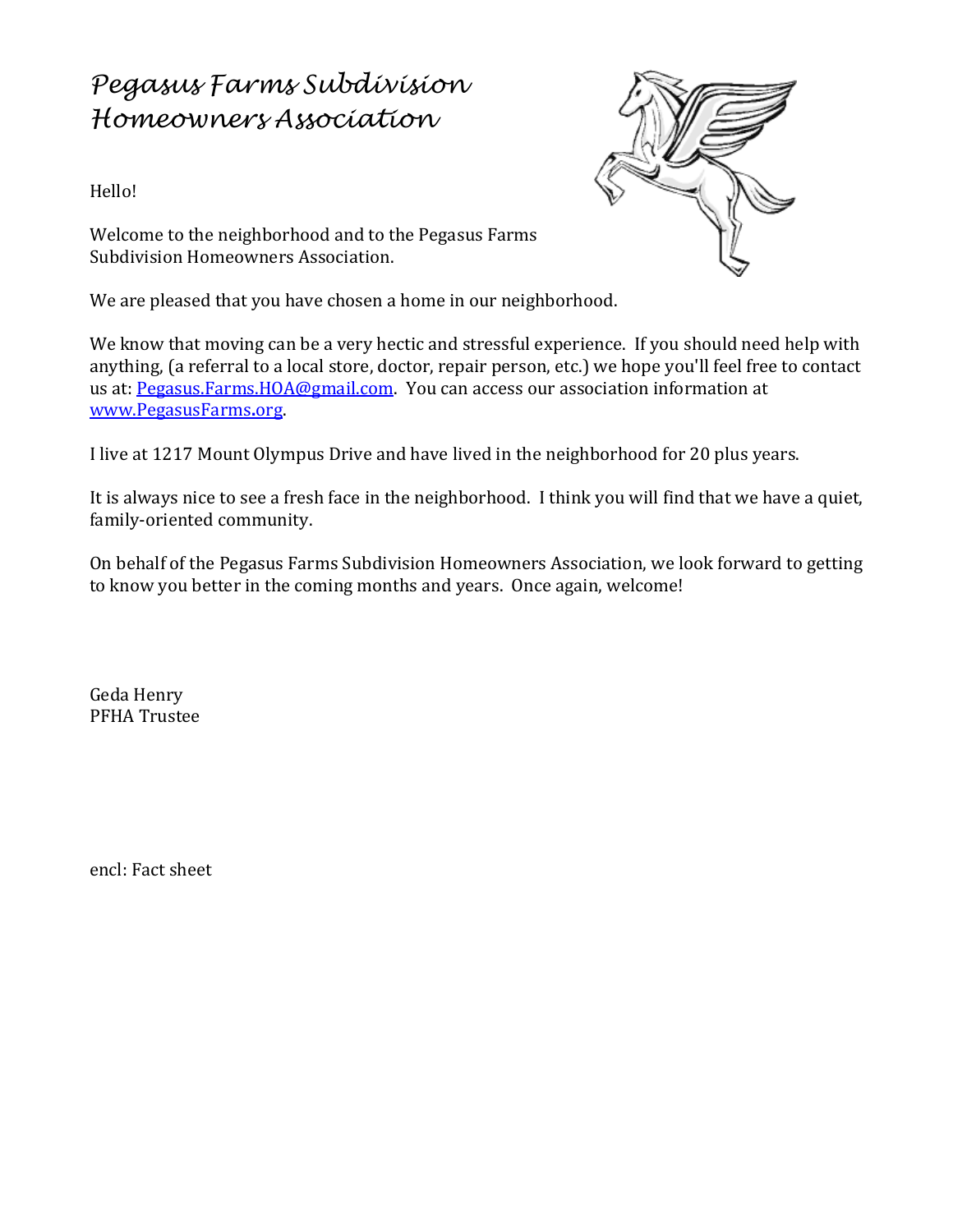## **PEGASUS FARMS FACT SHEET**

The Pegasus Farms Homeowner's Association was established in 1986 as a precondition of the subdivision's development. The Homeowner's Association is mandated by the City of Saint Peters. One role of the homeowners association is to continue the maintenance of property values.

As a new homeowner you are officially a member of the Pegasus Farms Homeowner's Association. Yearly dues are minimal, equal for each homeowner, and required. See the *Covenants* at <http://www.pegasusfarms.org/Covenants.PDF> for more details.

Pegasus Farms Homeowner's Association dues, and volunteers provide:

- An Information Packet to welcome new residents
- Pegasus Farms Homeowner's Association website, [http://www.PegasusFarms.org](http://www.pegasusfarms.org/)
- The construction and maintenance of four landscaped entrance islands, including landscaping, reflectors, and irrigation
- A PFHA newsletter
- Subdivision garage sale
- Representation at zoning and other regional meetings of community interest
- Pegasus Farms Homeowner's Association meetings where residents can meet their neighbors, learn about issues affecting Pegasus Farms, and express opinions and concerns.
- A neighborhood Directory (A possible new feature for our website for interested home owners.)
- Email directory (A possible new feature for our website for interested home owners.)

Pegasus Farms Homeowner's Association is run by a five member Board of Trustees. You can find the names and contact information on the contact sheet enclosed, as well as our website.

The Association is managed by City and Village Tax Office, [http://www.cityandvillage.com.](http://www.cityandvillage.com/) City and Village provides our association the following services: collect all membership dues, disburse all Trustee approved expenditures, provide monthly financial statements**,** mailings of Board of Trustee minutes, and mailings of special notices.

Pegasus Farms is a subdivision composed of 390 homes.

In order for the homes in Pegasus Farms to be built, the City of Saint Peters required retention areas to hold heavy storm water until the water could slowly pass into the city storm drains. Pegasus Farms has two retention areas. These common ground areas are located on Willott Road, at the northwest corner of Pegasus Farms Plat 1, and, running north and south behind Venus Drive, Pegasus Farms Plat 4**.** These areas total 1.8 acres. These can be found on the association